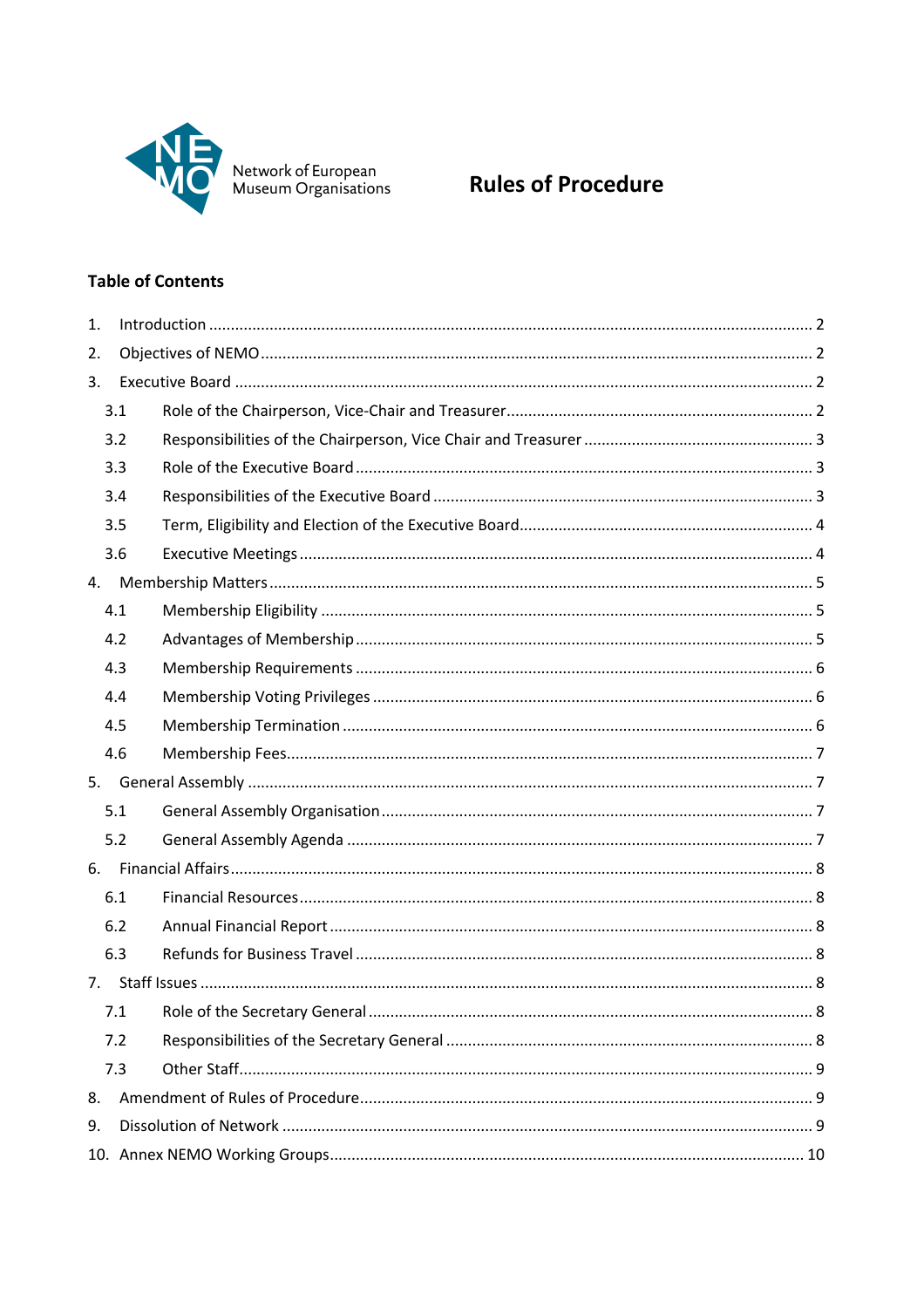# **1. Introduction**

The Rules of Procedure of the Network of European Museum Organisations (NEMO) compiles in one document the issues related to the management and organisation of the network. These Rules of Procedure have been approved by the Executive Board on 15.02.2022.

# **2. Objectives of NEMO**

- To advise all official EU authorities concerning matters of interest to museums and to promote their work with cultural heritage in Europe
- To inform European museums about museum-relevant EU initiatives, policies, and funding programmes
- To develop cooperation between museum organisations within the Council of Europe and similar organisations in other European countries and internationally
- To provide museums with information and opportunities for networking and cooperation
- To work with other cultural organisations in Europe to publicise common causes and objectives and to show how cultural activities can be strengthened by working together. NEMO establishes links with relevant stakeholders to enable its members to work and prosper internationally
- To engage with other matters of interest to museums within the EU, including cooperation between museums with respect to education and training of museum staff, procedures for exchange of exhibitions, digitisation in museums and staff as well as matters related thereto
- To train museum professionals to network and share best practice at all levels, building on their capacity and improving the service they offer to the public

# **3. Executive Board**

The Executive Board is made up of one Chairperson and up to six members, including the Vice-Chair and the Treasurer.

# **3.1 Role of the Chairperson, Vice-Chair and Treasurer**

The Chairperson takes the overall perspective on the function and direction of the network, including the internal and external environment in which the network operates.

The Chairperson is the official spokesperson for NEMO and can represent the network in official contact with institutions, funding bodies, national authorities and other networks. In this duty, the Executive Board and the Secretariat assist the Chairperson.

The Chairperson supports, guides and monitors the work of the Secretariat and acts as both member and elected head of the Executive Board.

The role of the Vice-Chair is to replace the Chairperson whenever the Chairperson is unavailable and to take over their duties.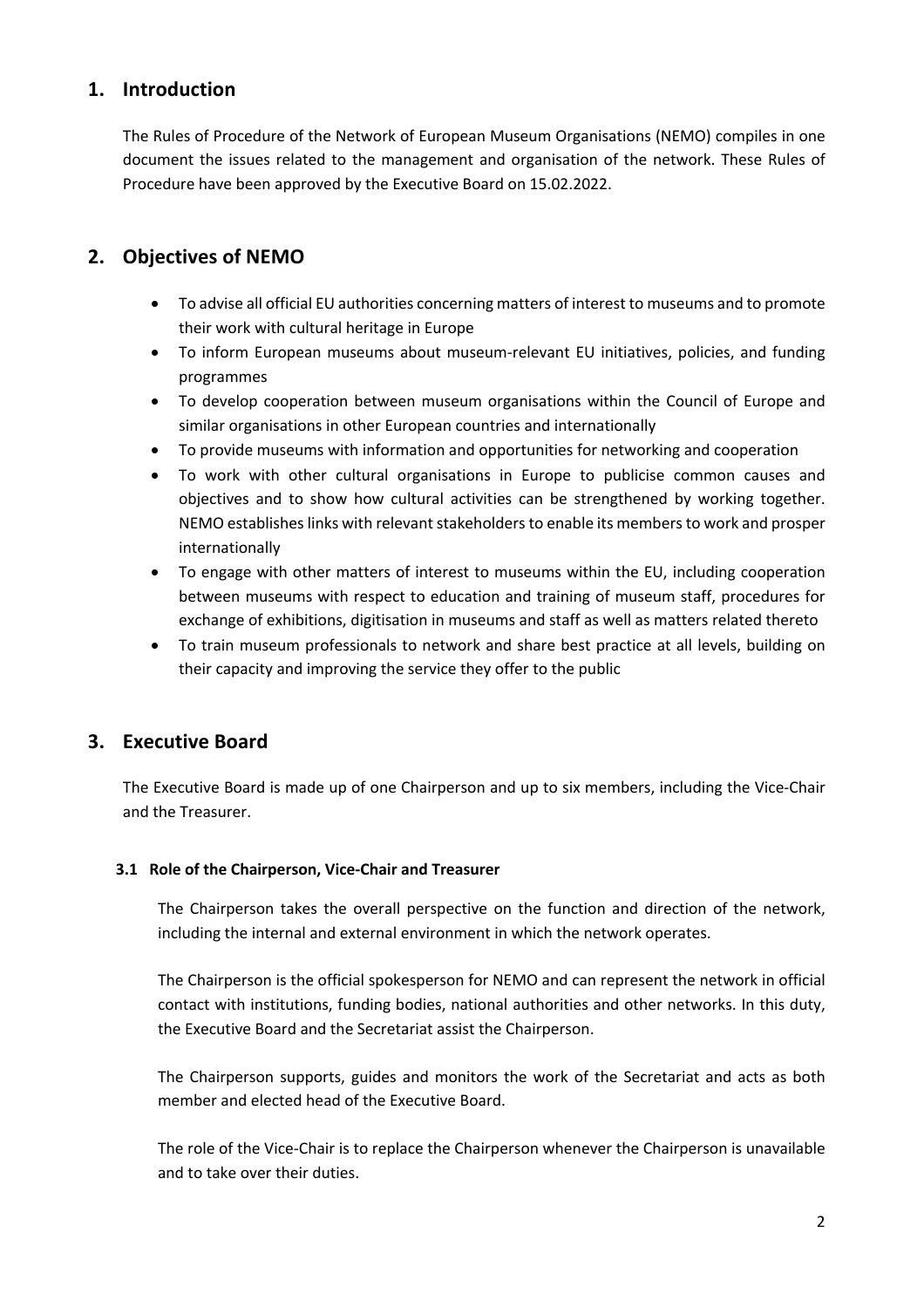The Treasurer is responsible for monitoring NEMO's financial management. The Treasurer liaises regularly with the Secretary General on financial matters.

# **3.2 Responsibilities of the Chairperson, Vice Chair and Treasurer**

The Chairperson of the Executive Board is responsible for the following duties:

- Meeting with relevant stakeholders and decision makers whose cooperation would help advance NEMO's strategy and mission
- Making necessary and consecutive decisions between Executive Meetings
- Guiding and exchanging views with the Secretary General on matters of interest on a permanent basis
- Actively seeking to widen the network, through new members, partners and projects
- Monitoring and preparing the network budget throughout the year
- Presiding over Executive Meetings and General Assemblies
- Summoning meetings and preparing the agenda along with the Secretariat for Executive Meetings and the General Assembly on behalf of the Executive Board

#### **Responsibilities of the Vice Chair**

• Taking over the Chairperson's responsibilities when unavailable, absent or occupied

#### **Responsibilities of the Treasurer**

- Liaising regularly with the Secretary General about NEMO's finances and the budgets
- Discussing NEMO's finances with the NEMO executive board members at their meetings.

# **3.3 Role of the Executive Board**

The Executive Board is the official leadership of NEMO and has the right to speak on behalf of NEMO Members as well as on behalf of the museums of their respective countries. The Executive Board can represent the network in official contact with institutions, funding bodies, national authorities and other networks.

The Executive Board is responsible for the continuous development of the strategic vision and mission of NEMO. It holds the ultimate responsibility for the legal and financial governance of NEMO and monitors the internal proceedings and rules of the network. In addition, it holds the right to appoint an Advisor with specific expertise in a particular field to aid the Executive Board in its duties regarding that particular field.

# **3.4 Responsibilities of the Executive Board**

The Executive Board is responsible for the following duties:

- Meeting with relevant stakeholders whom NEMO wishes to influence and work with
- Making decisions that are needed between General Assemblies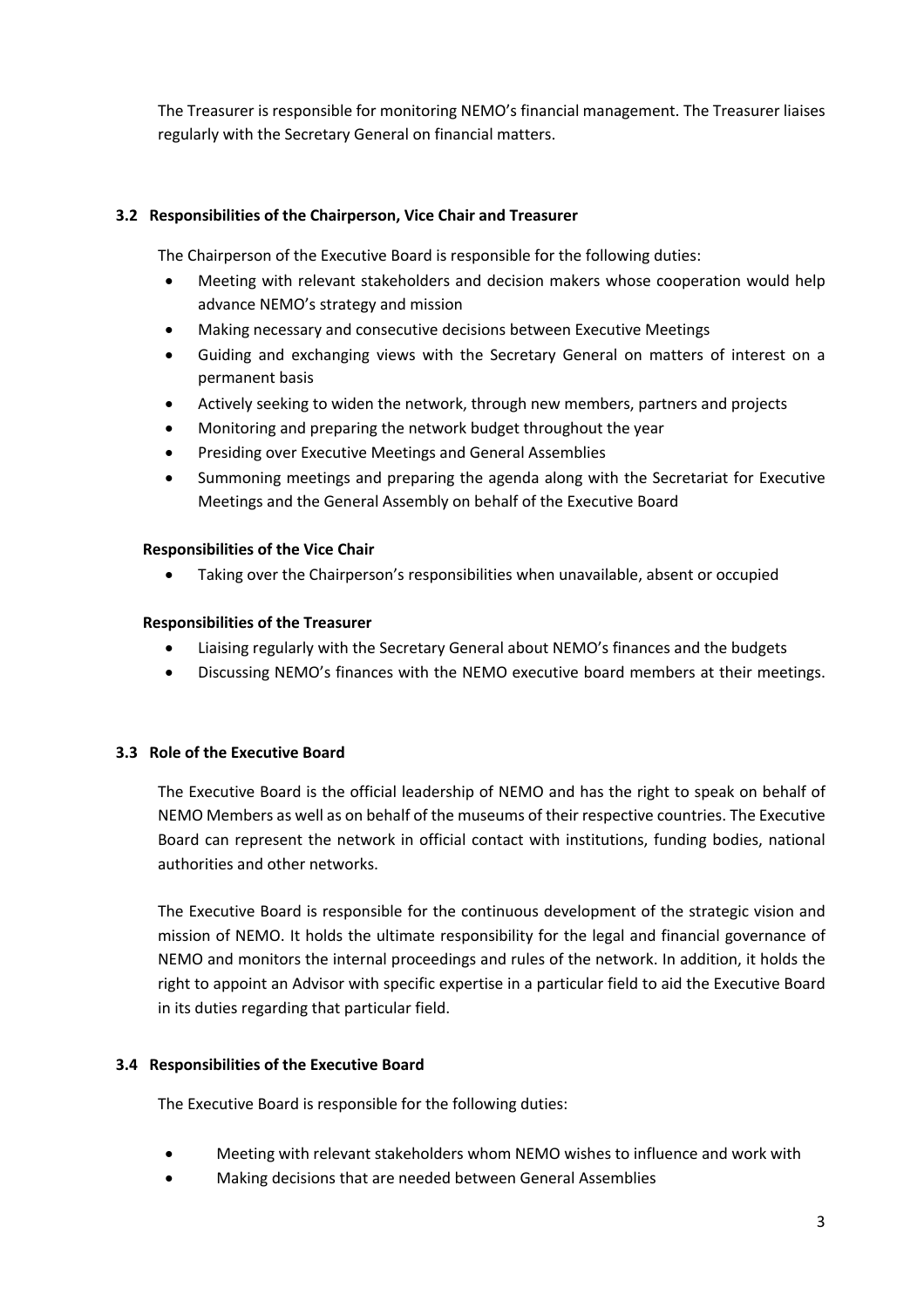- Monitoring and approving budgets and funding applications
- Actively seeking further financial support for the network
- Approving the membership of all prospective Members
- Deciding the fees for membership
- Convening the General Assembly, creating the agenda and arrangements for the General Assembly along with the Secretariat
- Electing the Chairperson, Vice-Chair and Treasurer of the Executive Board
- Hiring the Secretary General
- Receiving and approving relevant documents including management accounts, annual reports and other relevant documents for its regular work meetings in a timely manner
- Appointing and overseeing whatever secretarial support or other staff it deems necessary
- Monitoring the work of the voluntary Working Groups of the network
- Regular reviews of the Secretary General's performance

# **3.5 Term, Eligibility and Election of the Executive Board**

The term for all Executive Board Members, including the Chairperson, Vice-Chair and Treasurer is three years. They can stay for four consecutive terms maximum. The terms for both the Chairperson, Vice-Chair, Treasurer and other Executive Board Members can be altered only through a resolution at the General Assembly passed by a two-thirds majority of votes.

Members of membership categories a), b), c) are eligible to stand for election to the Executive Board. 4 members of the Executive Board must be made up of Full Members. Only a Full Member who is currently on the Executive Board is eligible to stand for election as Chairperson.

If a member of the Executive Board changes their professional position in a running term, they must inform the Executive Board. The Executive Board will decide on the procedure until the next election.

The election of all Executive Board Members takes place at the General Assembly. All Members are notified at least six weeks before the General Assembly and informed of any Election Board Member openings. Members from membership categories a), b), c) are allowed to nominate themselves or a representative from another Member Organisation of categories a), b), c) to stand for election. A picture, CV and statement of motivation from each candidate must be sent to the Secretariat at least two weeks before the election at the General Assembly.

If an Executive Board Member resigns before end of term, the position remains vacant until the next election at the General Assembly.

# **3.6 Executive Meetings**

3-4 Executive Meetings are held each year. The Chairperson, Vice-Chair, Treasurer and other Members of the Executive Board and the Secretary General attend Executive Meetings.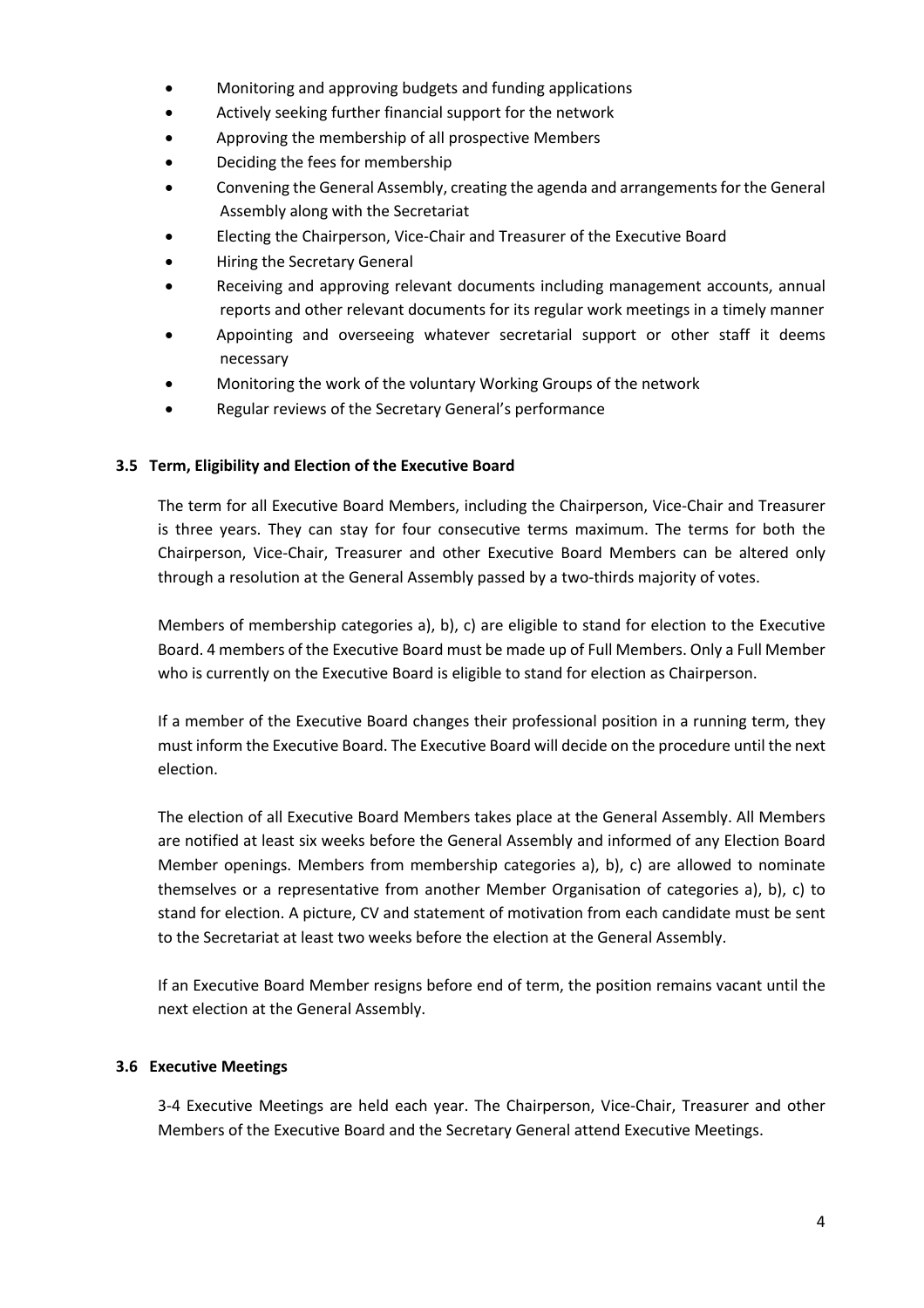The Secretariat along with the Chairperson organises and prepares the agenda for the Executive Meeting, the members of the Executive Board can contribute to the agenda. The Chairperson presides over the Executive Meeting and the minutes are taken by the Secretariat or an individual assigned by the Secretariat.

# **4. Membership Matters**

# **4.1 Membership Eligibility**

As members of the network, NEMO accepts:

- a) Full Members: bodies being responsible for museums according to the following hierarchy:
	- 1. National Museums Association
	- 2. NGO working for museums on a national scale
	- 3. National governmental body being responsible for museums

In addition, the organisation must be located in the member countries of the Council of Europe and must provide national museum coverage.

Only one Full Member per country is permitted.

- b) Network members: organisations representing more than 1 museum (eg. ICOM committees, museum umbrella foundations, other museum networks)
- c) Individual organisations: museums, interest groups, non-commercial service organisations for museums
- d) Museum-related businesses:
	- 1. Companies must be established and officially registered, as well have its financial seat in a member country of the Council of Europe;
	- 2. Companies must have a demonstrated existence as a legal personality (with the same name and legal status) for at least 2 years on the date of the application;
	- 3. Companies must be primarily focused on delivering goods and services to the museum sector or at least for 80%;
	- 4. Companies must have a demonstrated history of having worked with at least 3 museums.

NEMO does not accept individual persons as members, only representatives of organisations.

# **4.2 Advantages of Membership**

Members are entitled to the following:

- International contacts with the help of the Secretariat
- Networking and project opportunities with the help of the Secretariat
- Access to grants for NEMO Capacity Building Activities (Learning Exchanges, International Training Sessions) and webinars
- Right to participate in NEMO's Working Groups
- Right to provide information and grants for NEMO Capacity Building Activities and Annual Conferences to their members
- Furthering political demands to EU bodies through the work of the network
- Regular publications (newsletter and brochures)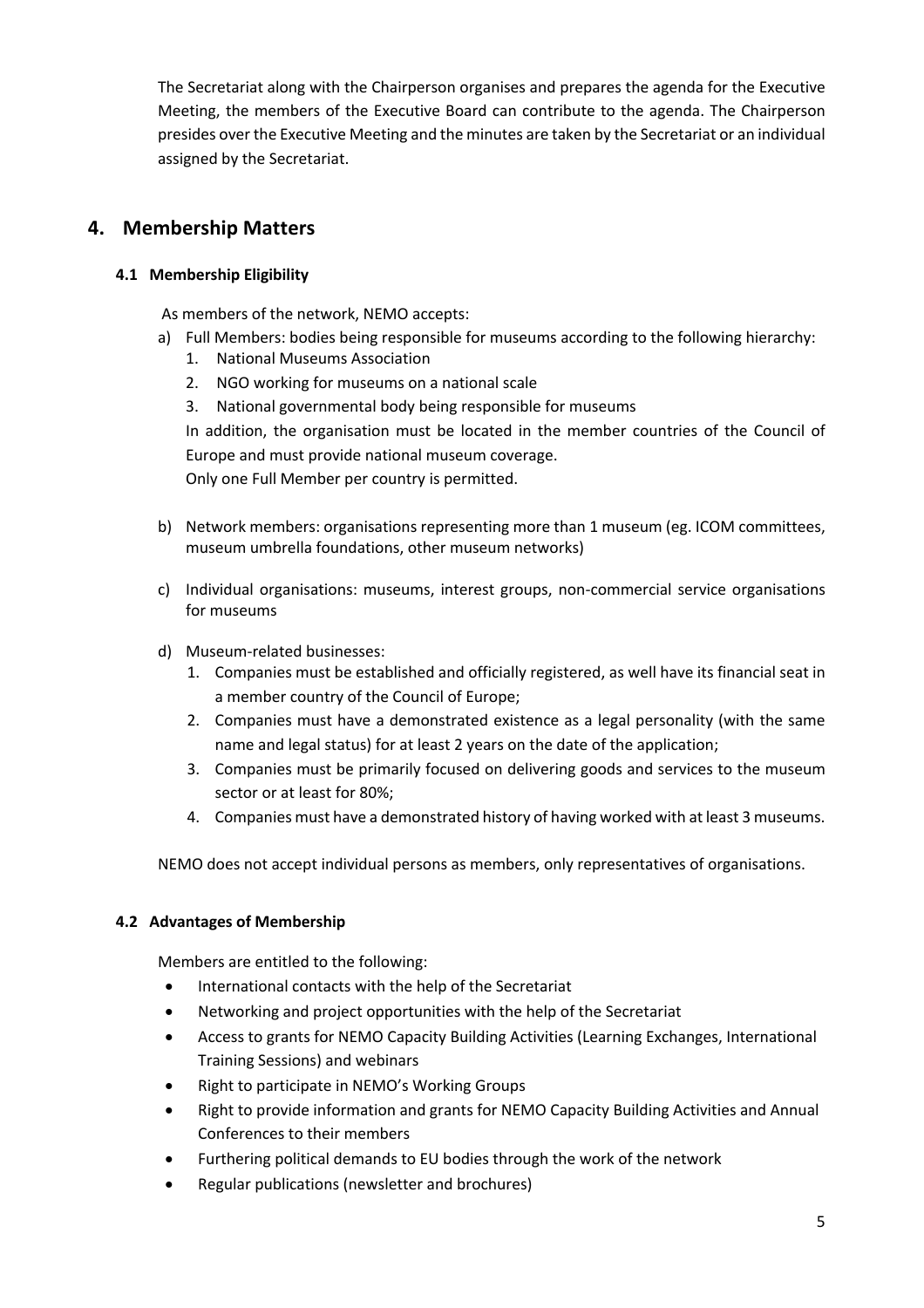- Attendance at the General Assembly
- Attendance at the Annual Conference for free for up to 2 representatives per member
- Links to Members' websites on ne-mo.org
- Links to Partners' websites on ne-mo.org
- Use of the logo and the mention of "Member of the Network of European Museum Organisations - NEMO"
- Election to the Executive Board (Full Members, Network Members, Individual Organisations)
- Election to the Executive Board as Chairperson (Full members only)

There is no commercial return for members included in the membership.

#### **4.3 Membership Requirements**

Once the membership is established, the required membership and/or conference fees must be paid in due time. If members have not paid their membership more than 2 years in a row, the membership is automatically terminated.

Each member nominates one representative as their main contact through which NEMO communicates to the organisation. Other representatives may be appointed for different matters in relation with the membership. The name of the contacts will be confirmed annually.

Members give their mandate to the Executive Board to speak on their behalf.

#### **4.4 Membership Voting Privileges**

Elections for the Executive Board and other resolutions are made at the General Assembly. Only members having paid their annual fee have the right to cast a vote. Each member of the network is entitled to vote at the General Assembly as follows:

- Full members: 10 votes Network members: 3 votes Individual organisations: 1 vote
- Museum-related businesses: no vote

Each Member must appoint one representative who will vote at the General Assembly. The Contact Person from each Member must inform the Secretariat of the name of this representative at least two weeks before of the General Assembly.

Only members present in person at the annual general meeting (AGM) can cast their vote. In case of absence, members can mandate their vote through a proxy to another member participating at the AGM. Members present can only vote on behalf of a maximum of one other member organisation.

#### **4.5 Membership Termination**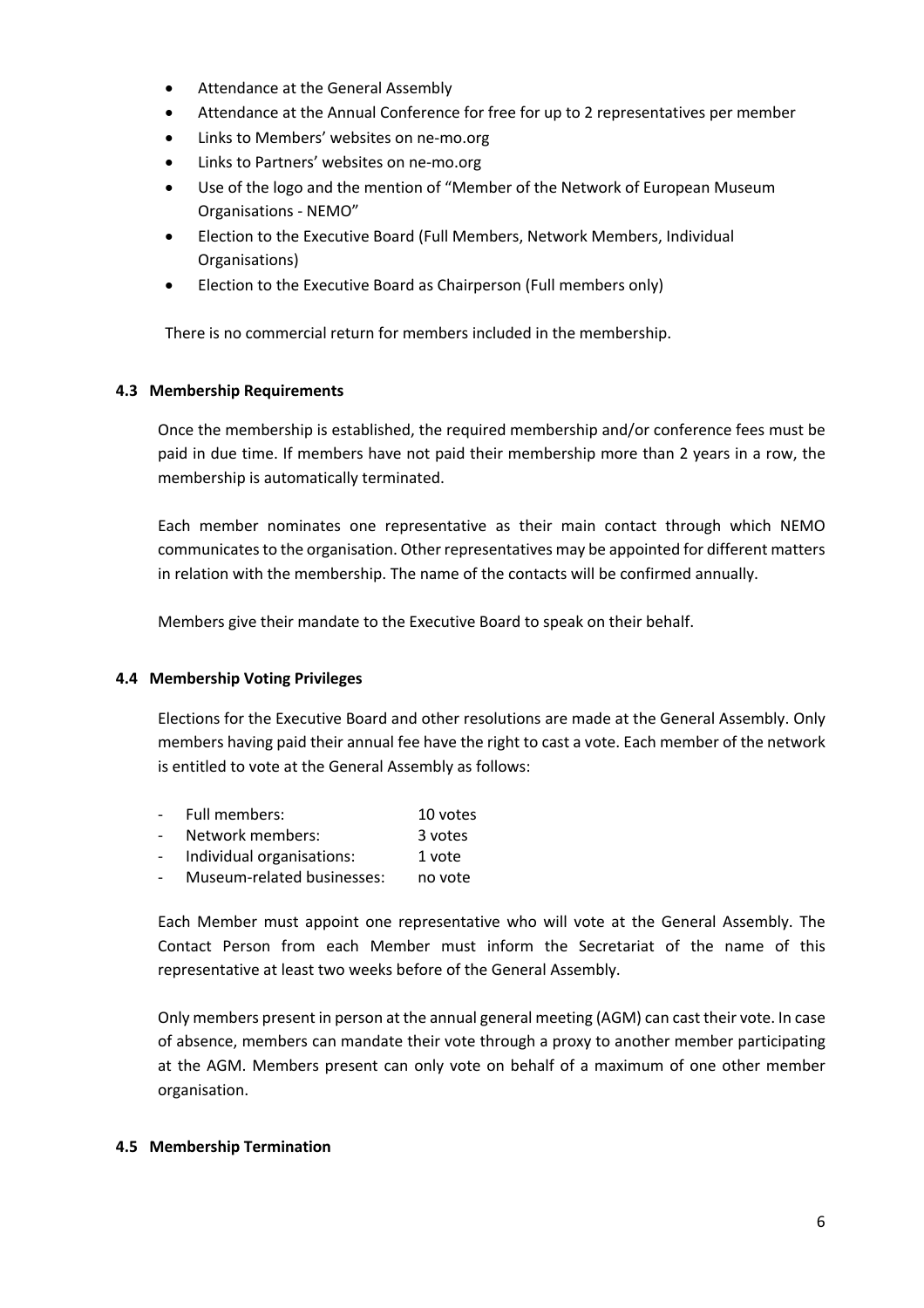To voluntarily terminate membership, the Secretariat must be notified by the Member at least one month before the end of the network year.

Membership can be terminated through a two-third majority of the total votes at the General Assembly. The Executive Board can suggest membership for termination if:

- The Member has ceased to meet the requirements of membership
- The Member has acted contrary to the statutes or bylaws of the network
- The Member injures the network in an unreasonable way

#### **4.6 Membership Fees**

The membership fees are proposed by the Executive Board and agreed upon with the General Assembly. The fees are collected annually from the members by the NEMO office. The current and agreed membership fee scheme is published on NEMO's website.

# **5. General Assembly**

The network in its entirety meets once a year at the General Assembly. If one-third of the total votes of Members request an extraordinary meeting to be held, in must be summoned at least two months following the request.

#### **5.1 General Assembly Organisation**

Each General Assembly is convened by the Executive Board by means of a written notification to all Members in due time.

The General Assembly is presided over by the Chairperson, or another Executive Board Member appointed by the Chairperson. Minutes are taken by the Secretariat, or an individual assigned by the Secretariat.

All resolutions at the General Assembly are passed by a simple majority of at least fifty-one per cent of votes casted. In the event of a tie, the Chairperson casts the deciding vote.

# **5.2 General Assembly Agenda**

Members can propose topics for the agenda up to one month ahead of the General Assembly. Items to be considered may include:

- Election of Executive Board Members (if applicable)
- Annual report of the Executive Board, including financial affairs
- Short term and long-term strategy objectives and goals
- Decision about annual membership/conference fees and priorities of the network

The agenda of the General Assembly will be distributed to Members at least two weeks in advance.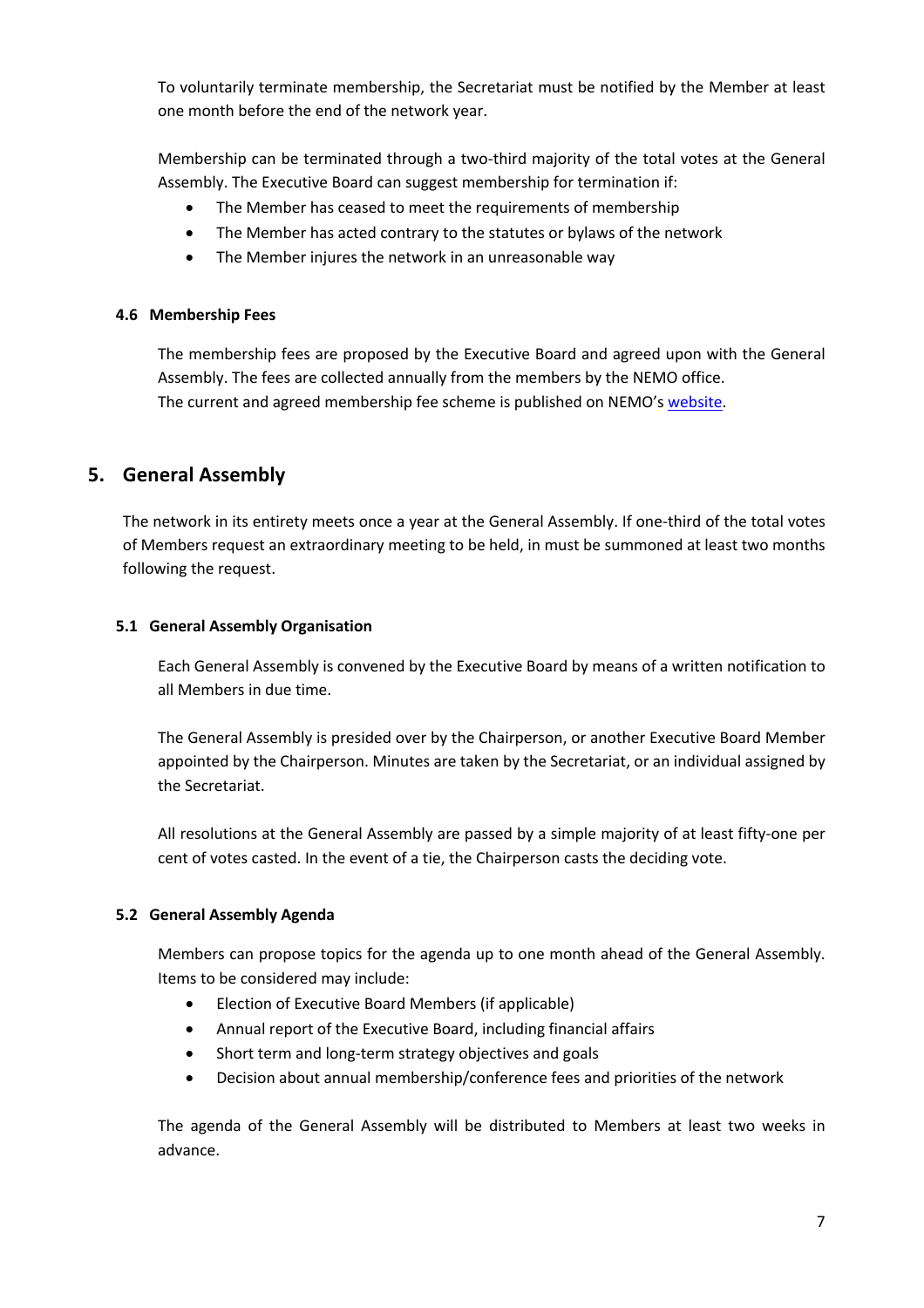# **6. Financial Affairs**

The financial year of the network follows the calendar year.

#### **6.1 Financial Resources**

The Financial resources of NEMO are:

- Membership fees of the Members and/or Annual Conference fee
- Subsidies and other grants
- Acquisitions in consequences of inheritance gifts or legacies
- All other gains acquired

#### **6.2 Annual Financial Report**

The Executive Board will present the draft annual financial report at the General Assembly and make the final report available to Members upon request.

#### **6.3 Refunds for Business Travel**

NEMO covers accommodation, subsistence and travel expenses for Executive Board Members, the Secretariat, when needed and if financial capacities allow. This includes only travel expenses for Executive Meetings, General Assemblies and other events in which Members represent NEMO in an official capacity. NEMO also covers accommodation and travel costs for NEMO members, when representing NEMO in an official capacity.

# **7. Staff Issues**

# **7.1 Role of the Secretary General**

The Secretary General is responsible for the daily management and internal organisation of the network. Along with Executive Board Members, the Secretary General also acts as a chief external representative of the network.

The Secretary General shall be proposed and approved by the Executive Board. The Secretary General shall be responsible to the Executive Board of how to carry out the tasks.

#### **7.2 Responsibilities of the Secretary General**

The Secretary General is responsible for the following duties:

- Representing the network externally both in person and in writing
- Collaborating with the Executive Board in carrying out and developing the network's vision and strategy
- Seeking actively to widen the network, through new members, partners and projects
- Advocating on behalf of the Members and their interests
- Serving the Members in their requests
- Informing the Members about relevant museum matters through various communication channels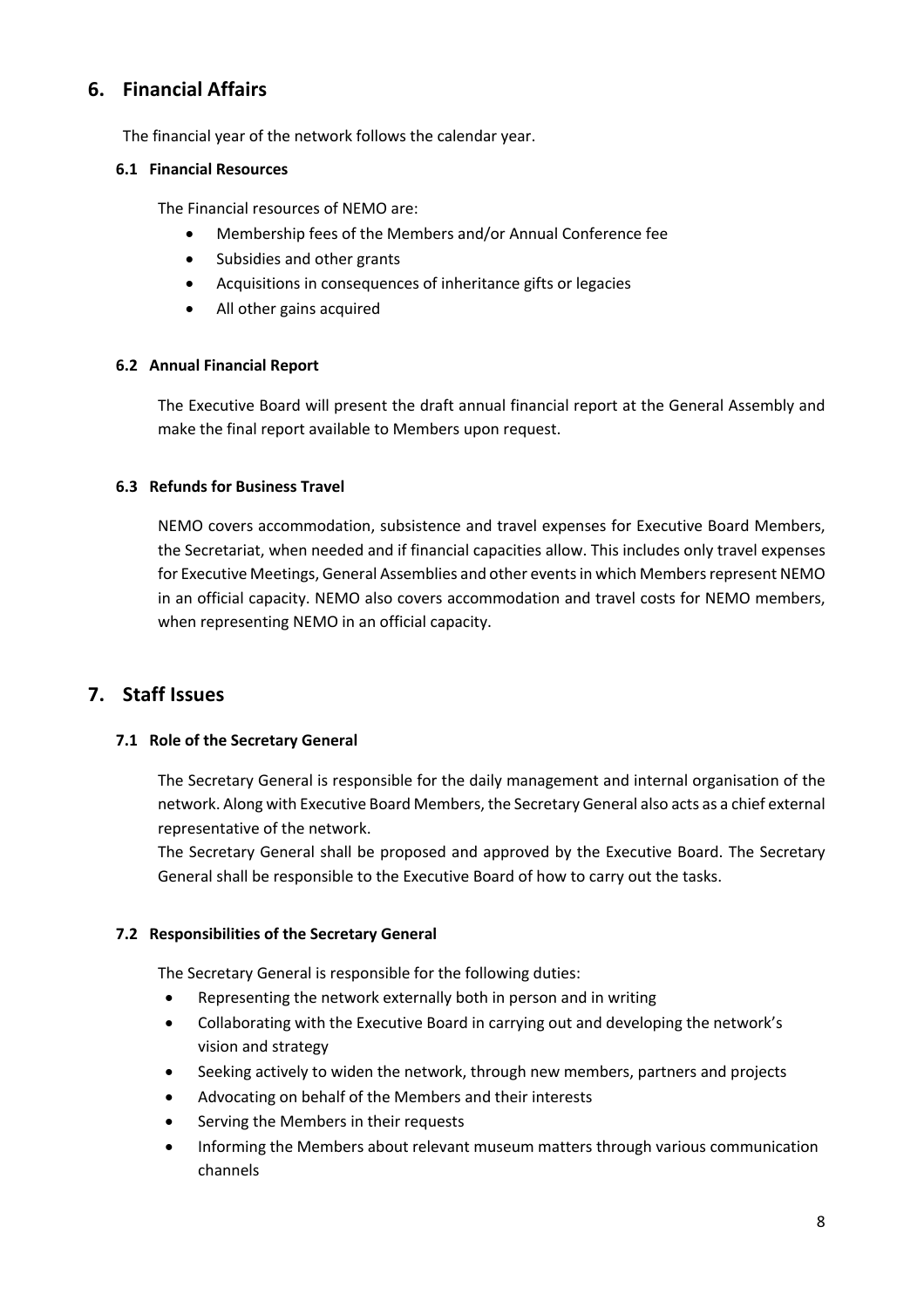- Identifying and securing appropriate resources (human, partnerships, financial, other) to sustain the operations and developments of the network
- Preparing the Annual Budget and delivering it to the Executive Board
- Preparing applications for funding, maintaining contacts with funders, preparing final reports
- Carrying out the diverse day-to-day work of the network (communication, finances, meetings)
- Managing, supervising and supporting staff in achieving their duties
- Organising and managing the office's day-to-day work as the Secretary General deems necessary in the framework of the strategy and budget approved by the Executive Board
- Organising Annual Conferences along with the Executive Board
- Organising and preparing agendas for Executive Meetings and the General Assembly along with the Chairperson
- Taking minutes at Executive Board Meetings

# **7.3 Other Staff**

The Secretary General hires additional members of staff as deemed necessary for the operations in agreement of the Executive Board Chairperson and in agreement with the network's budget.

# **8. Amendment of Rules of Procedure**

Changes to the Rules of Procedure can be proposed and adopted by the Executive Board.

# **9. Dissolution of Network**

The network will be dissolved by a means of a resolution at the General Assembly. Such a resolution to dissolve the network must be passed by at least a two-thirds majority vote of the General Assembly.